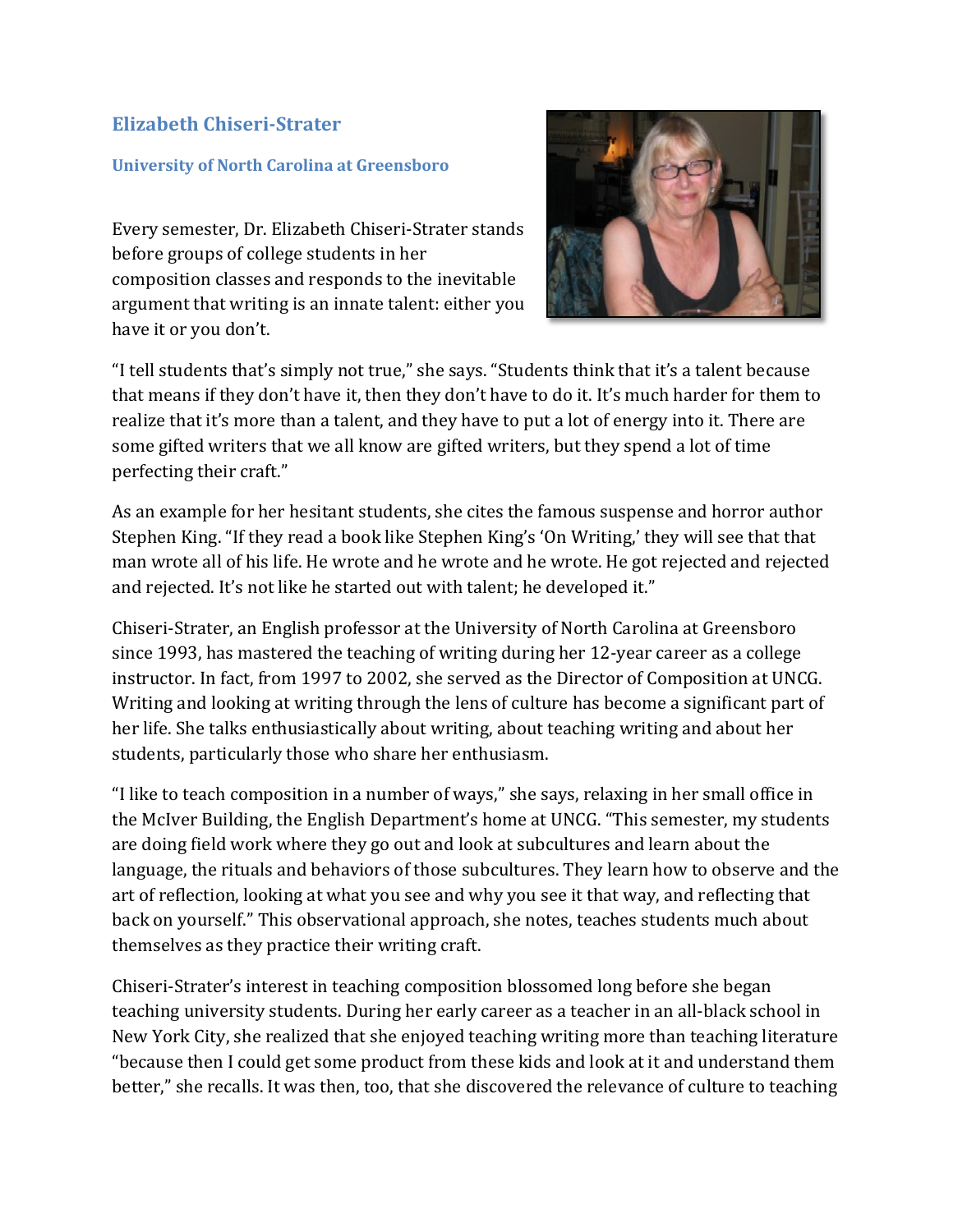and writing. "The more you know about their culture and history, the better you'll be as a teacher," she explains. "It's not an us-and-them kind of thing; most kids really want to learn, no matter how tough their exterior is or what kind of show they put on. So I learned more about their music, and I began to revise my work so that I learned about black poetry. I taught 'Black Like Me,' and they wrote essays called 'White Like Him.'"

She taught those "crazy, wonderful" kids for four years. She taught for another year in New Hampshire and then began teaching at a rural school in Maine, an area that initially reminded her of her upbringing in the small Ohio town of Zanesville. "I think I felt like I could connect with them, but I was much more distanced from them, having come from New York City and having been embedded in cultural activities. These kids were just isolated; they were interested in dirt bikes and cheerleading and stuff that I really didn't like. I only lasted there for a year. I wasn't a very good teacher; I wasn't engaged with that group of kids." The experience left such an impression on her that she later wrote an essay about it for a book titled "Oops: What We Learn When Our Teaching Fails," edited by Brenda Miller Power and Ruth Shagoury Hubbard.

With two master's degrees to her credit, Chiseri-Strater then decided to go back to school for her Ph.D. She learned of an interdisciplinary program that combined studies in anthropology, education and English at the University of New Hampshire and was asked to be part of the first group of students to participate in the program. "I found I really liked posing questions and trying to find the answers," she says. "Part of my incentive to go back to school had to do with my desire to do research."

Her interest in cultures developed during her Ph.D. program when she discovered ethnography the study of cultures as a way to look at literacy. Her own experiences with different cultures had begun much earlier, however.

From an early age, she recognized the cultural differences between what she perceived as the dreary life of a housewife and what she dreamed would be the sparkling life of an actress. She knew that life in Zanesville could never compare to the glamour of life in New York City.

"I just had this feeling that if I stayed in Ohio, I was never going to get out," she says. "But I always liked New York; I thought it was glamorous, and I wanted to be an actress." She pauses to interject that she suspects many teachers secretly, or not so secretly, want to be actors. Then she continues, "I went as quickly as I could to New York City." She even majored in drama at New York University. She discovered – and loved – the cultural richness and diversity of New York. Through her teaching jobs (which began when she realized she "wasn't going to be an actress and a star and a queen"), she learned even more about cultures and subcultures.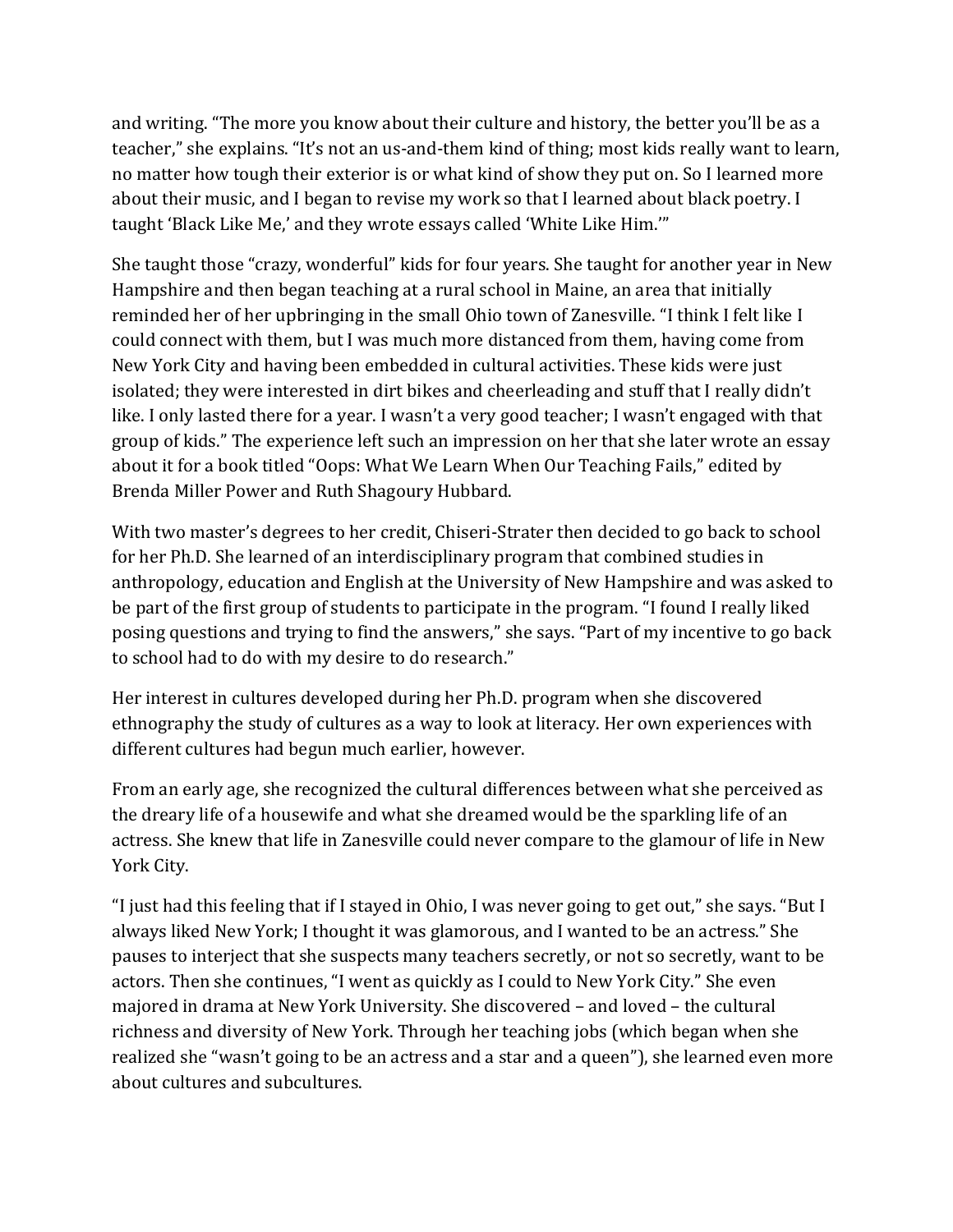To complete her Ph.D., Chiseri-Strater wrote a dissertation titled, "Academic Discourse: An Ethnography of the Public and Private Literacies of University Students." As a writing teacher, she was interested in "whether anything you taught students ever stuck with them when they left." From a composition class that was similar to her own, she selected eight students to follow through their majors. "I was interested in those intersections," she says. "What mattered in the Russian class or the economics class, the art history class? What writing was like what we did in freshman English and what was different?" She discovered that while there were overlaps, many other disciplines did not seem to be interested in the student himself, only in what he learned.

"In art history, they didn't care what she brought into the class with her," she says. "She was a blank slate and they were going to teach her how to be an art historian. Whereas in English Studies, we're very interested in the person who's learning." In her dissertation, she suggested more acknowledgement of what the student's life his or her culture can bring to writing and reading assignments. "Get to know who they are and what they have brought to the classroom," she explains. "I think it's interesting to have kids in your class that you think you're doing a good job with but then you come to find out that this kid knows all this other stuff that you haven't even really accounted for. All that interested me. Every kid has so much to offer, and we just sit there like a sea of faces so often." Chiseri-Strater later published a book detailing her findings, a book that remains a staple in university classes.

To find out more about her students, Chiseri-Strater encourages her students to do field work by looking at subcultures (she's fascinated by the work of a student who's currently observing the subculture of a cigar shop), and she assigns various types of writing, including personal narratives.

"I don't think that's the only kind of writing you should do, nor do I think it's the easiest kind of writing," she says. "In fact, sometimes it's the hardest. Sometimes I put it at the end of the semester because that's when they're actually ready to explore themselves more." Although she encourages personal writing, she also believes that literature has a place in composition classes. Her students don't spend time analyzing literature for symbolism, but rather use books as a way of talking about writing.

"I want my students to have not only the power of writing as expression, but also the power of writing as rhetoric, as a way of getting things done in the world so that they understand the importance of audience, the speaker and the writer and the content, the information that goes into a rhetorical triangle," she says. "I would say that most people teaching writing today, who are good at it, do a kind of blended approach of rhetorical theory and composition theory."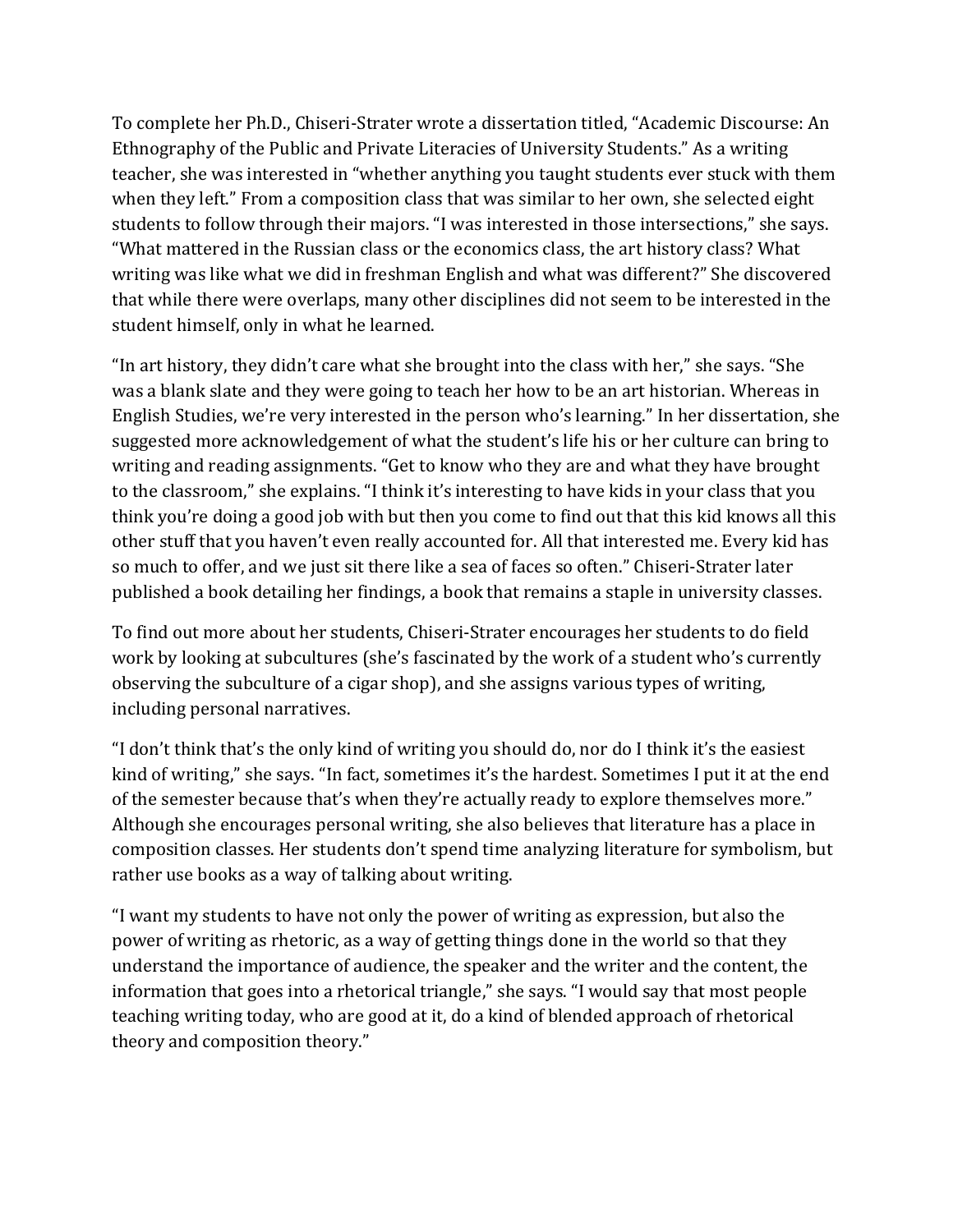Because she encourages self-expressive and reflective writing, her teaching style, she says, could be considered "expressivist," but she argues that she's "really much more of a social constructionist who looks at language and rituals and behavior as socially constructive."

This look at language, rituals and behavior, combined with her extensive knowledge of effective teaching strategies, has been the impetus for Chiseri-Strater's two published books and numerous publi-cations, as well as her many conference pre-sentations. Her first book, Academic Literacies: The Public and Private Discourse of College Students, was published in 1991 with a second printing in 2000. Her second book, a collaborative work with Bonnie Sunstein, is titled, Fieldworking: Reading and Writing Research, published in 1997, with a second edition published in 2001.

Through her work she has discovered and rejected many of the stereotypes she had held. Still, she discovered one more, a stereotype that led to her current research project, "Stopping Out."

"When my daughter wanted to drop out of school for a semester, I thought it was the end of the world," she says. "So I became interested in it because I realized I had all these stereotypes about kids who leave school." What she has discovered in her ethnographic interviews with students who take time off from school is that they learn much about themselves in the process. She hopes the research will be her third book.

"I hope it might even be a book that will appeal to a parent," she says. "You know, if my kid wants to take time off from school, that's not the worst thing that could happen; it might be the best thing they ever did. They can get a minimum wage job and learn how to balance their checkbook and get to work on time and pay their own car insurance."

Not all of her cultural discoveries have come as a result of academia. In 1993, she discovered Southern culture after moving to Greensboro.

"I think the South has more culture than probably any place else in the United States," she says. "I've loved looking at the language here. I've loved the food, the rituals of Southern life. My mother always read Southern novels and secretly wanted to be a southern belle." She believes, too, that Southern people are better listeners and that they are very polite.

"The first year I taught here, I didn't think I was going to get anyone to talk to me," she says. "The students would just sit there, waiting for you, and I really had to jiggle them around to get them to open up a little bit. Sometimes in that politeness, there's a withholding, and I think that's a very hard thing to get past. You have to just hang in there till they know you better."

The only difficult transition, she says, has been the summer heat. "The first August I was here, I just went from my house to school and back. I didn't know how anybody could